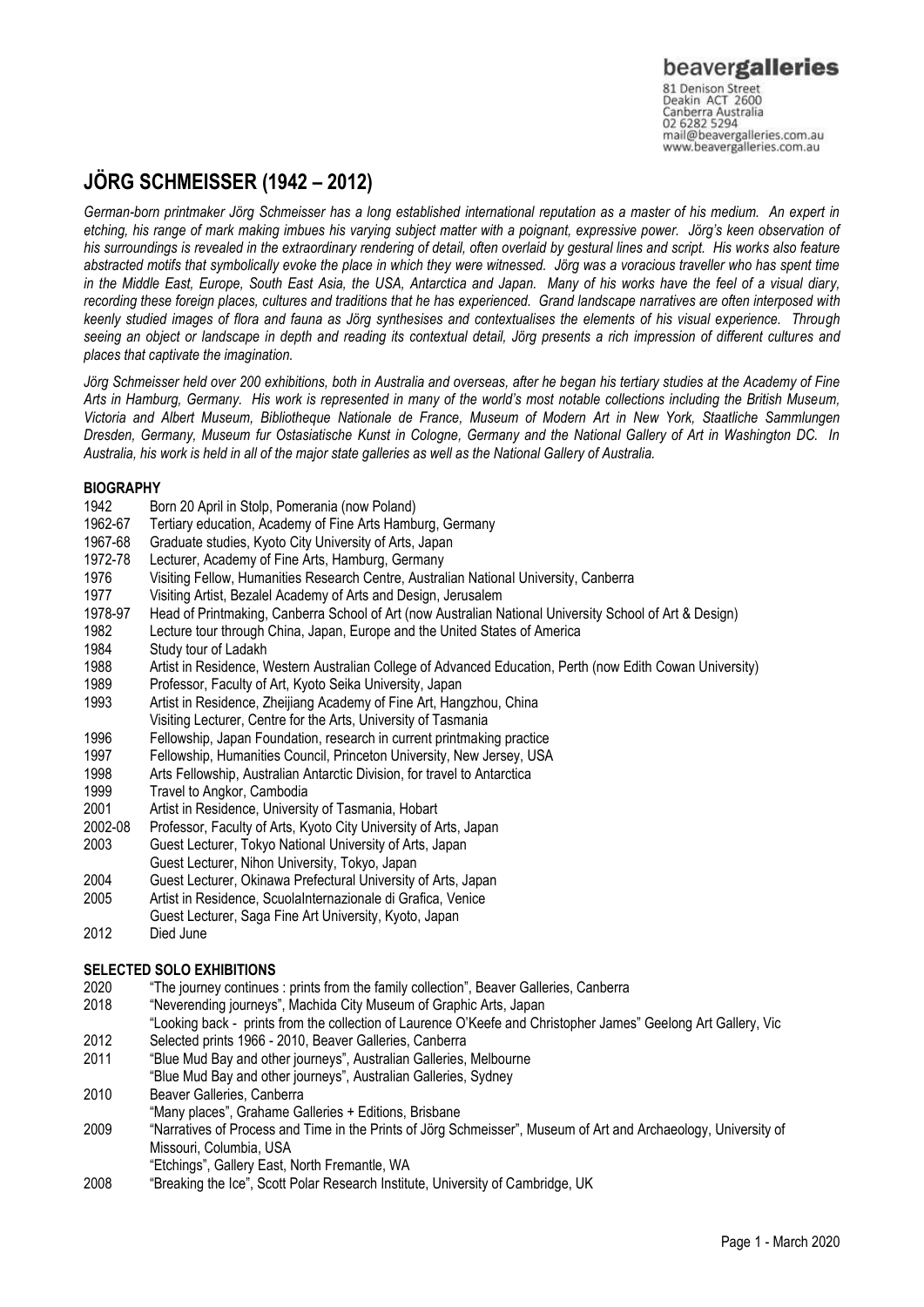**beavergalleries**<br> **S1 Denison Street**<br>
Deakin ACT 2600<br>
Canberra Australia<br>
02 6282 5294<br>
mail@beavergalleries.com.au<br>
www.beavergalleries.com.au

|      | "Before leaving", Kyoto City University of Arts, Japan                                                                  |
|------|-------------------------------------------------------------------------------------------------------------------------|
|      | "The softer Line", Galerie Miyawaki, Kyoto, Japan                                                                       |
| 2007 | Cairns Regional Art Gallery, Qld                                                                                        |
|      | Galerie Miyawaki, Kyoto, Japan                                                                                          |
|      | Kyoto City University of Arts                                                                                           |
|      | Aoki Gallery, Tokyo, Japan                                                                                              |
|      | Gallery Sincerite, Toyohashi, Japan                                                                                     |
| 2006 | Galerie Miyawaki, Kyoto, Japan                                                                                          |
|      | Galerie Paris Yokohama, Japan                                                                                           |
| 2005 | Australian Embassy, Berlin, Germany                                                                                     |
|      | ScuolaInternazionale di GraficaVenezia, Venice, Italy                                                                   |
|      | Holly Snapp Gallery, Venice, Italy                                                                                      |
|      | German Science Foundation DFG, Bonn, Germany                                                                            |
| 2004 | "Breaking the Ice (Works from Antarctica 1998 - 2003)", Canberra Museum and Gallery                                     |
|      |                                                                                                                         |
|      | Don Soker Contemporary Art, San Francisco, California, USA                                                              |
|      | Australian Galleries Works on Paper, Sydney                                                                             |
|      | Axia Modern Art, Melbourne                                                                                              |
|      | German Science Foundation, DFG, Bonn, Germany                                                                           |
|      | Aoki Gallery, Tokyo, Japan                                                                                              |
|      | Galerie Paris, Yokohama, Japan                                                                                          |
| 2003 | Embassy of Australia, Washington DC, USA                                                                                |
|      | National Geographic Society, Washington DC, USA                                                                         |
|      | Shin PuhKan, Kyoto, Japan                                                                                               |
|      | Aoki Gallery, Tokyo, Japan                                                                                              |
|      | 5+5 Gallery, Brooklyn, New York, USA                                                                                    |
|      | "Breaking the Ice (Works from Antarctica 1998 - 2003)", Tasmanian Museum and Gallery                                    |
| 2000 | Gallery Heian, Kyoto, Japan                                                                                             |
|      | Embassy of Australia, Washington DC., USA                                                                               |
|      | The Williams Gallery, Princeton, New Jersey, USA                                                                        |
|      | Austral Gallery, St Louis, Missouri, USA                                                                                |
|      | Don Soker Contemporary Art, San Francisco, California, USA                                                              |
|      | Baltic Gallery of Contemporary Art, Slupsk, Poland                                                                      |
|      | Aoki Gallery, Tokyo, Japan                                                                                              |
|      | Tasmanian Museum and Gallery, Hobart                                                                                    |
|      | National Gallery, Bangkok, Thailand                                                                                     |
| 1999 | Seibu Gallery, Seibu Ikebukuro, Tokyo                                                                                   |
|      | "Recent work", Australian Galleries Works on Paper, Sydney                                                              |
|      | Axia Modern Art, Melbourne                                                                                              |
|      | "A closer look: Jörg Schmeisser, Etchings and Drawings from Angkor, Nara and the Coast", Canberra Museum & Gallery      |
|      |                                                                                                                         |
| 1998 | Todaiji temple, Nara, Japan                                                                                             |
| 1997 | Don Soker Contemporary Art, San Francisco, California, USA                                                              |
|      | The Williams Gallery, Princeton, New Jersey, USA                                                                        |
| 1995 | "Jörg Schmeisser: a survey of works from 1964 - 1995", The Drill Hall Gallery, Australian National University, Canberra |
|      | and touring nationally                                                                                                  |
|      | Editions Gallery, Melbourne                                                                                             |
|      | Kensington Gallery, Adelaide                                                                                            |
| 1994 | Criterion Fine Art Gallery, Braidwood, NSW                                                                              |
|      | Eaton Gallery, Memphis, Tennessee, USA                                                                                  |
|      | Editions Gallery, Melbourne                                                                                             |
| 1993 | Zhejiang Academy of Fine Arts, Hangzhou, China                                                                          |
|      | Comus Gallery, Portland, Oregon, USA                                                                                    |
|      | Yoshiaki Inoue Gallery, Osaka, Japan                                                                                    |
|      | Macquarie Galleries, Sydney                                                                                             |
|      | Grahame Galleries, Brisbane                                                                                             |
|      | Gallery Heian, Kyoto, Japan                                                                                             |
|      | Aoki Gallery, Tokyo, Japan                                                                                              |
| 1992 | GalerieRutzmoser, Munchen, Germany                                                                                      |
|      |                                                                                                                         |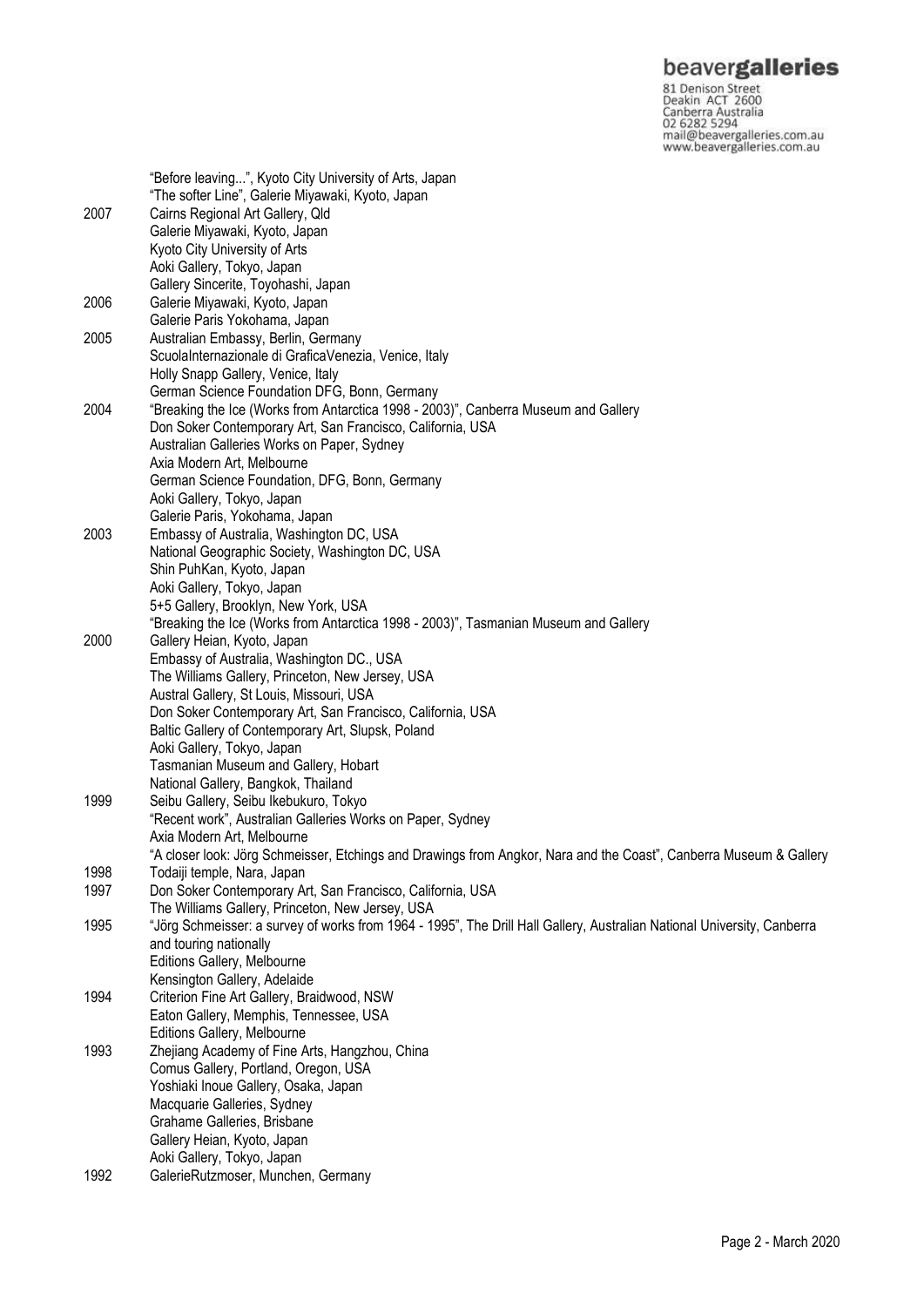**beavergalleries**<br> **S1 Denison Street**<br>
Deakin ACT 2600<br>
Canberra Australia<br>
02 6282 5294<br>
mail@beavergalleries.com.au<br>
www.beavergalleries.com.au

| 1991 | Aoki Gallery, Tokyo, Japan<br>The Robb Street Gallery, Bairnsdale, Vic<br>Kensington Gallery, Adelaide  |
|------|---------------------------------------------------------------------------------------------------------|
|      | Macedonian Museum of Contemporary Art, Thessaloniki, Greece<br>Austral Gallery, St Louis, Missouri, USA |
|      | James A. Michener Art Museum, Doylestown, Pennsylvania, USA                                             |
|      | Museum of Art and Archaeology, University of Missouri, Columbia                                         |
|      | Editions Gallery, Melbourne                                                                             |
|      | Kensington Gallery, Adelaide                                                                            |
| 1990 | Yoshiaki Inoue Gallery, Osaka, Japan                                                                    |
| 1989 | Aoki Gallery, Tokyo, Japan<br>PARCO Gallery, Tokyo, Japan                                               |
|      | PARCO Gallery, Sapporo, Takashimaya, Osaka, Japan                                                       |
|      | Gallery Huntly, Canberra                                                                                |
|      | Editions Gallery, Melbourne                                                                             |
|      | Kensington Gallery, Adelaide                                                                            |
| 1988 | Macquarie Galleries, Sydney                                                                             |
|      | Galerie Dusselforf, Perth                                                                               |
| 1987 | Editions Gallery, Melbourne<br>Museum Jan Heestershuis, Schijndel, The Netherlands                      |
|      | The Leonard L. Milberg Gallery for Graphic Arts, Princeton University, New Jersey, USA                  |
|      | Grahame Galleries, Brisbane                                                                             |
| 1986 | Stadia Graphics, Sydney                                                                                 |
|      | Tynte Gallery, Adelaide                                                                                 |
|      | Editions Gallery, Melbourne                                                                             |
|      | Aoki Gallery, Tokyo, Japan                                                                              |
| 1985 | Galerie Dusseldorf, Perth<br>National Gallery, Bangkok, Thailand                                        |
|      | The Print Club, Philadelphia, Pennsylvania, USA                                                         |
|      | Galerie Wiegand, Koln, Germany                                                                          |
|      | The Printmaker Gallery, Toronto, Canada                                                                 |
| 1984 | Hyogo Prefectural Museum of Modern Art, Kobe, Japan                                                     |
|      | International Print Society, New Hope, Philadelphia, USA                                                |
|      | Editions Gallery, Melbourne                                                                             |
| 1983 | Stadia Graphics, Sydney<br>Von Bertouch Galleries, Newcastle, NSW                                       |
|      | Museum fur OstatischeKunst, Koln, Germany                                                               |
|      | Albrecht Durer, Gesellschaft, Nuremberg, Germany                                                        |
|      | Galerie Dusseldorf. Perth                                                                               |
| 1982 | Carpenter Centre for the Visual Arts, Harvard University, Massachusetts, USA                            |
|      | Soker-Kaseman Gallery, San Francisco, California, USA                                                   |
|      | Gallery 39, London, UK<br>Tynte Gallery, Adelaide                                                       |
|      | International Print Society, New Hope, Philadelphia, USA                                                |
|      | Stadia Graphics, Sydney                                                                                 |
|      | Editions Gallery, Melbourne                                                                             |
| 1981 | Sword Street Gallery, Toronto, Ontario, Canada                                                          |
|      | International Print Society, New Hope, Philadelphia, USA                                                |
| 1980 | Takashimaya, Osaka, Japan                                                                               |
|      | Galerie Dusseldorf, Perth<br>Chicago Public Library and Cultural Centre, Illinios, USA                  |
|      | Phillip Bacon Galleries, Brisbane                                                                       |
| 1979 | Gallery Heian, Kyoto, Japan                                                                             |
|      | Editions Gallery, Melbourne                                                                             |
|      | Epreuved'Artiste, Beirut, Lebanon                                                                       |
| 1978 | Stadia Graphics Gallery, Sydney                                                                         |
|      | Blaffer Gallery, The Art Museum of the University of Houston, Texas, USA                                |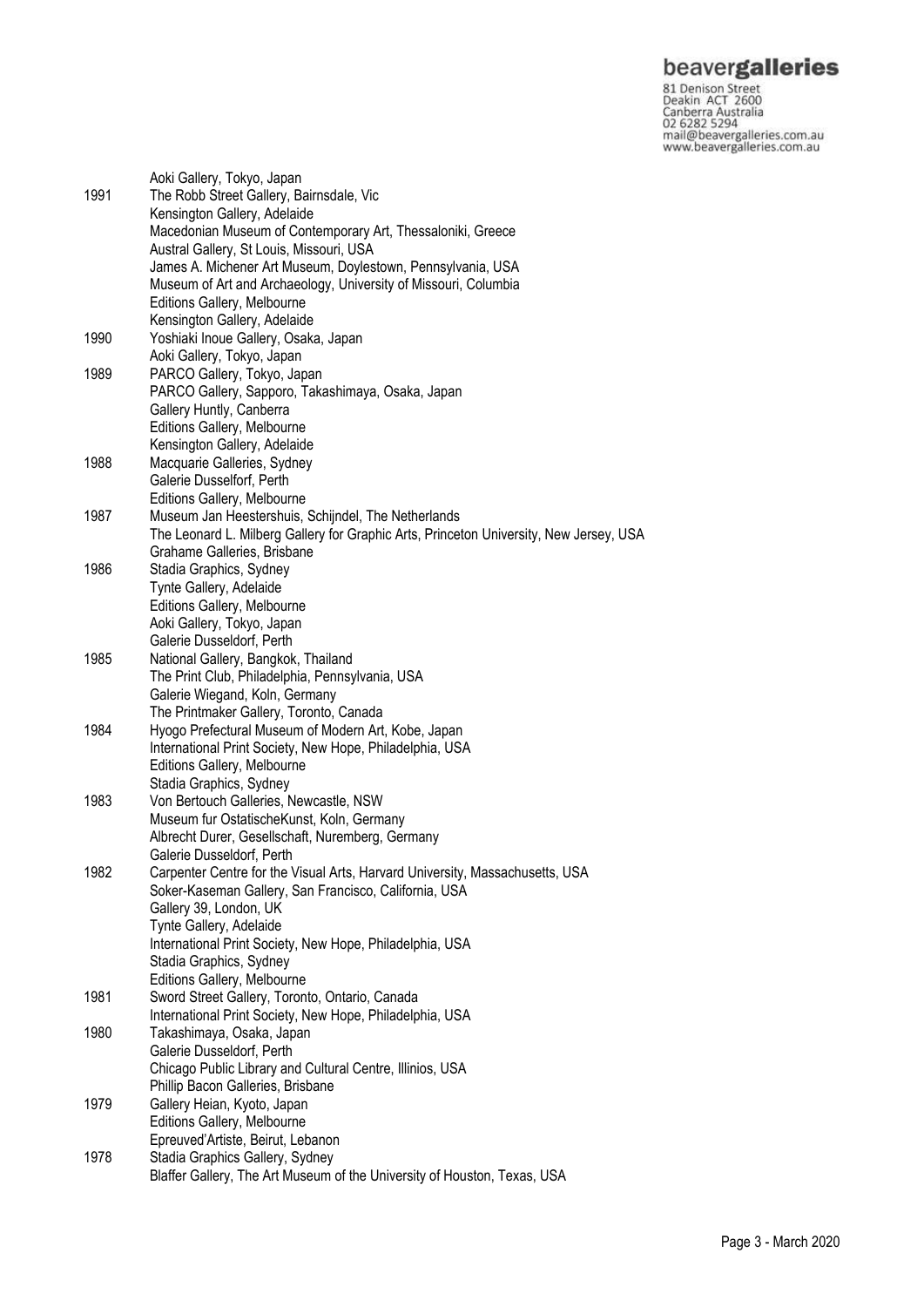81 Denison Street<br>Deakin ACT 2600 Canberra Australia mail@beavergalleries.com.au www.beavergalleries.com.au

- 1977 Galerie Wiegand, Koln, Germany Nora Art Gallery, Jerusalem, Israel 1976 The International Print Society, New Hope, Philadelphia, USA Deutscher Gallery, Melbourne Phillip Bacon Galleries, Brisbane Lufthansa, Piccadilly Circus, London 1974 Gallery Huntly, Canberra Nora Art Gallery, Jerusalem, Israel 1973 Museum of Art and Archaeology, University of Missouri, Columbia, USA Roemer und Pelizaeus Museum Hildesheim, Germany Galerie in Flotbek, Germany 1972 Nora Art Gallery, Jerusalem, Israel 1970 Gallery Iteza, Kyoto, Japan
- The Jerusalem Artists' House, Israel
- 1969 Daimaru, Osaka, Japan

### **SELECTED GROUP EXHIBITIONS**

- 2012 "Antarctica", Drill Hall Gallery, Australian National University, Canberra
- 2005 "The Plates", Tokyo Geijutsu Daigaku, Tokyo University of the Arts, Japan "East and West", Tokyo Geijutsu Daigaku, Tokyo University of the Arts, Japan "2005 Print portfolio", The Corcoran Gallery of Art, Washington DC, USA
- "FIREWORKS: tracing the incendiary in Australian Art', Artspace, Mackay, Qld and touring Australia 2004 "Hanga", The University Art Museum, Tokyo National University of Fine Arts and Music, Japan
- "The Plates", The University Art Museum, Tokyo National University of Fine Arts and Music, Japan "Power of Printmaking", Kyoto Municipal Museum of Art, Japan "Therma Land", Galerie Netuschil, Germany "Ruth Prowse: 30 years of collecting", Drill Hall Gallery, Australian National University, Canberra "Contemporary Australian prints from the collection", Art Gallery of New South Wales, Sydney
	-
	- "Acquisitions 1995 2004", The Drill Hall Gallery, Australian National University, Canberra
- 2001 "Angkor Revisited: Jörg Schmeisser and Jargo Poncar", Australian Galleries Works on Paper, Sydney
- 1995 "50 Post War Years", Kanagawa Prefecture Hall Gallery, Yokohama, Japan<br>1993 "The 2nd Kochi International Triennial Exhibition of Prints. Japan
- "The 2nd Kochi International Triennial Exhibition of Prints, Japan
- 1992 "Animals on Paper", Art Gallery of New South Wales, Sydney
- "Norweigan International Print Triennial", Fredrikstad
- 1990 "Come and see our etchings", National Gallery of Australia, Canberra
- 1985 "2nd International Print Biennale", Taipei Fine Arts Museum, Taiwan, Republic of China
- 1984 "10th International Print Biennale", Krakow, Poland
- 1981 "Biennale der europäischenGrafik ", Baden-Baden, Germany

### **PUBLICATIONS**

- 2020 "*Schmeisser's Journey continues online",* Helen Musa, City News.com.au
- 2018 "*Jörg Schmeisser: Looking back",* Jason Smith, Imprint Magazine, March
- 2013 *Jörg Schmeisser: Bilder der Reise – a man who likes to draw,* SFA Press & Macmillan Art Publishing
- 2010 "Exquisite skills in consistent vision", Sasha Grishin, *Canberra Times*, 11 March
- 2003 *Jörg Schmeisser: Breaking the Ice (Works from the Antarctic 1998 - 2003)"*, David Hansen ed, Tasmanian Museum and Gallery, Hobart
- 2002 *A Closer Look*, Tony Wilson, Pathfinder Productions, Sydney (DVD)
- 2000 *Jörg Schmeisser: Etchings from Angkor*, Eric Denker, National Gallery, Bangkok
- 1999 *a close look: Jörg Schmeisser*, Merryn Gates et al, Canberra Museum and Gallery
- 1995 *Jörg Schmeisser, A Survey of Work 1964 - 1995*, Pat Gilmour et al, Drill Hall Gallery, Canberra *Jörg Schmeisser, A Survey of Work 1964 - 1995*, Jennifer Lamb, Goulburn Regional Art Gallery
- 1994 *The Encyclopedia of Australian Art*, Allan and Susan McCulloch, Allen and Unwin, Sydney
- "Ask that your way may be long", Eric Denker, *Craft Arts International*, July
- 1991 *Australia. The Painters Vision*, Grahame Sturgeon, Bay Books, Sydney
- 1989 *Sea Spray and Rosin Dust*, Western Australian College of Advanced Education, Perth (documentary video)
- 1988 *Jörg Schmeisser, Master Printmaker*, Trenton State College, Trenton (video)
- 1987 *Ask that your way be long, Wunsch Dir einelangeFahrt*, Alice Thorson et al, Parco Publishing, Tokyo